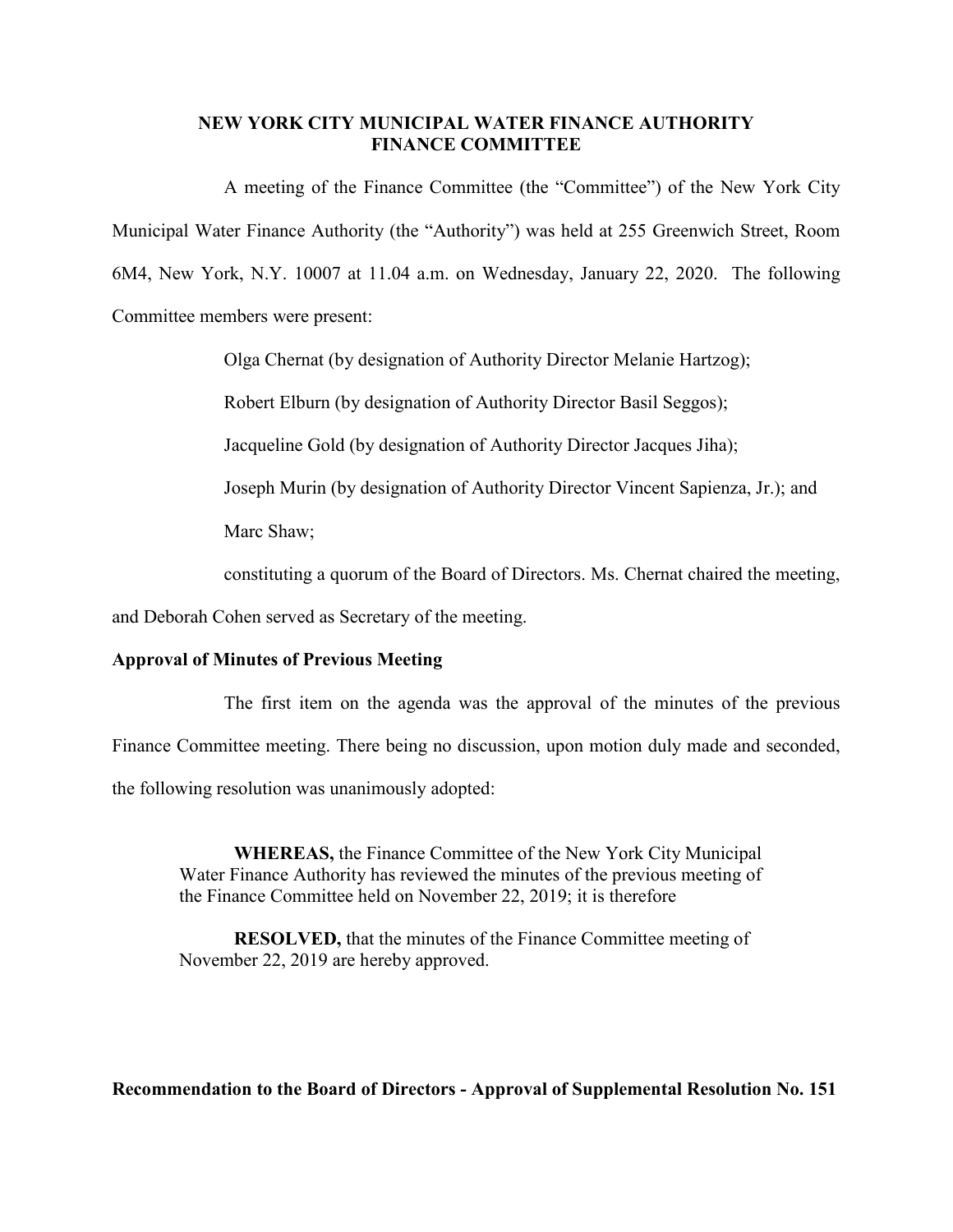## **Authorizing the issuance of Fiscal 2020 Series DD Second General Resolution Water and Sewer System Bonds**

The next item on the agenda was the recommendation to the Board of Directors of the Authority that they approve of Supplemental Resolution No. 151 Authorizing the Issuance of the Fiscal 2020 Series DD Second General Resolution Water and Sewer System. Ms. Chernat explained that the proposed resolution authorizes the issuance of up to \$600 million of new money and refunding bonds, but that the Authority expects to issue approximately \$460 million and has built in a cushion to adjust to changing market conditions. Ms. Chernat noted that the Resolution sets a not to exceed true interest cost of 4.5%, that the expected net present value savings for the refunding piece are approximately 16% of the refunded par and that the book running lead manager is Raymond James. She also noted the pricing is expected to take place the week of February 5, 2020 and the expected closing date is February 13, 2020. There being no further discussion, upon motion duly made and seconded, the following resolution was adopted.

**WHEREAS**, pursuant to the New York Public Authorities Law, the Finance Committee of the New York City Municipal Water Finance Authority (the "Authority") is charged with reviewing proposals for the issuance of debt by the Authority and making recommendations to the Board; and

**WHEREAS**, the Finance Committee has received and reviewed a proposal for the approval of Supplemental Resolution No. 151 authorizing the issuance of the Authority's Fiscal 2020 Series DD Second General Resolution Water & Sewer System Revenue Bonds and finds it to be reasonable and prudent; it is therefore

**RESOLVED**, that the Finance Committee recommends to the Board of Directors the approval the issuance of Supplemental Resolution No. 151 authorizing the issuance of the Authority's Fiscal 2020 Series DD Second General Resolution Water & Sewer System Revenue Bonds.

## **Adjournment**